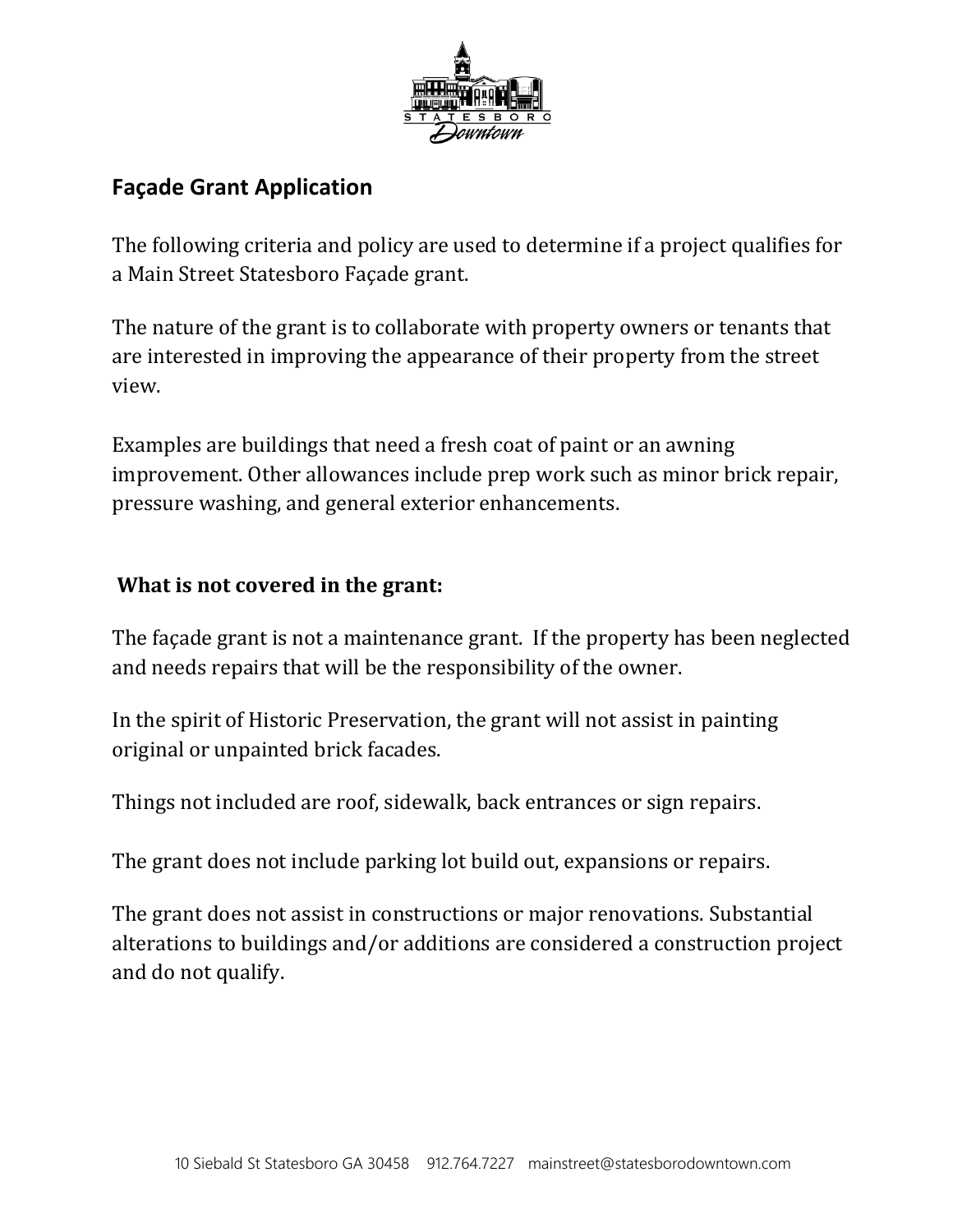

## **Façade Grant Application**

| Property Street Address for Façade Improvement:                                                                                                                                                                                                                                                                  |  |
|------------------------------------------------------------------------------------------------------------------------------------------------------------------------------------------------------------------------------------------------------------------------------------------------------------------|--|
|                                                                                                                                                                                                                                                                                                                  |  |
|                                                                                                                                                                                                                                                                                                                  |  |
| What is the estimated cost of this project? Please limit itemized project costs:                                                                                                                                                                                                                                 |  |
|                                                                                                                                                                                                                                                                                                                  |  |
|                                                                                                                                                                                                                                                                                                                  |  |
| By signing above, I acknowledge that I have received the Downtown Statesboro Development<br>Authority Design Guidelines as part of my Façade Grant Package. Call Main Street<br>Statesboro/DSDA for guidelines if you plan to apply for the grant. Please feel free to attach<br>additional sheets as necessary. |  |